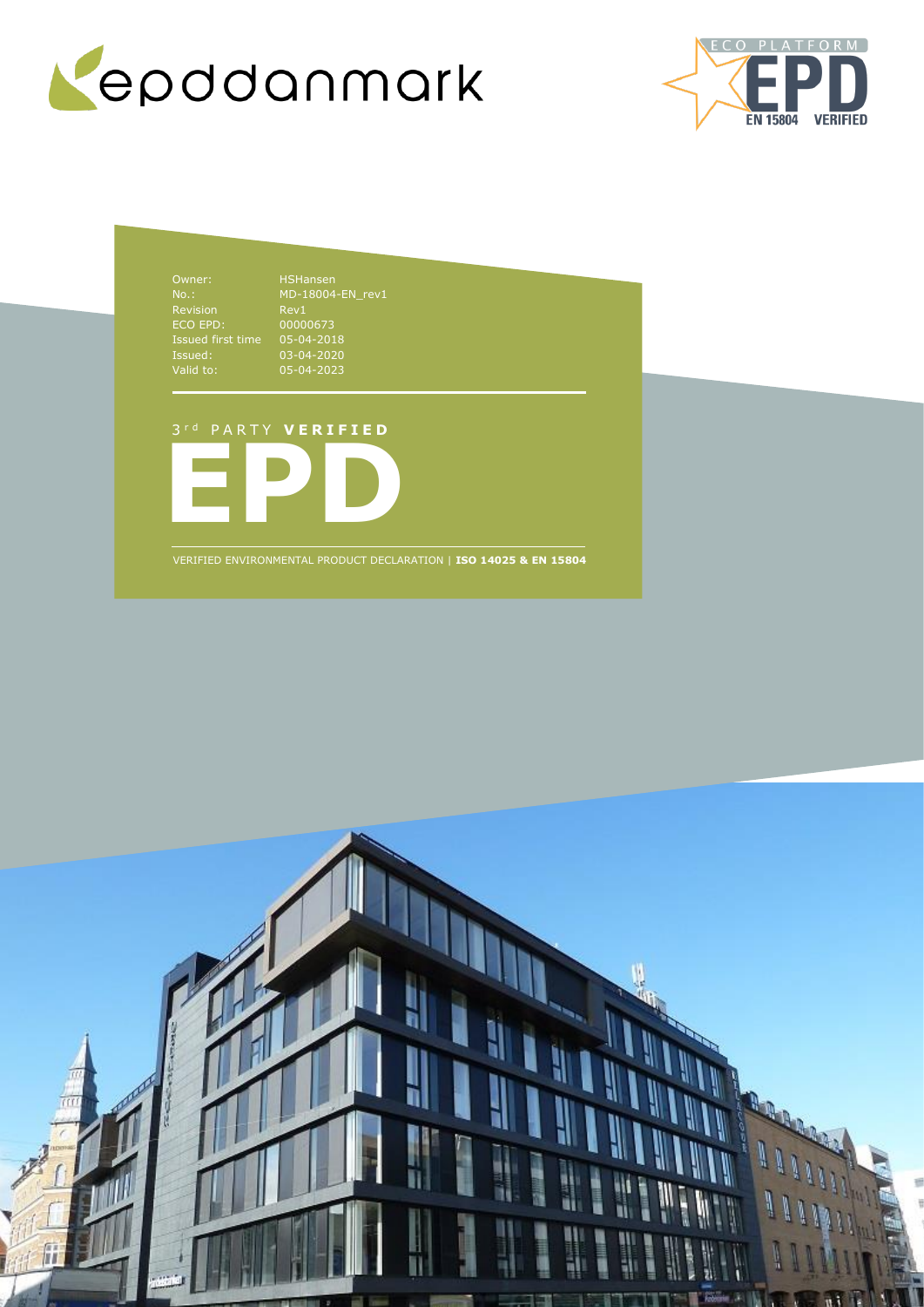



# **Owner of declaration** HSHansen

Bredgade 4 DK-6950 Lem



**Programme operator** Danish Technological Institute www.dti.dk

 $\rightarrow$ DANISH<br>TECHNOLOGICAL<br>INSTITUTE

**Programme** EPD Danmark www.epddanmark.dk



### **Declared products**

Hansen Millennium®-REDUXA (produced in Glogów Matopolski, Poland)

## **Production site**

Rudna Mala 47 P-36-060 Glogów Matopolski Poland

## **Products use**

Hansen Millennium® are used as facade elements for buildings. Hansen Millennium® comprises a range of window profiles The systems can be designed according to the static requirements and the architectural wishes.

### **Declared unit**

1 square meter

#### **Issued:** 03-04-2020

**Valid to:** 05-04-2023

#### **Basis of calculation**

This EPD is developed in accordance with the European standard EN 15804+A1.

#### **Comparability**

EPDs of construction products may not be comparable if they do not comply with the requirements in EN 15804. EPD data may not be comparable if the datasets used are not developed in accordance with EN 15804 and if the background systems are not based on the same database.

#### **Validity**

This EPD has been verified in accordance with ISO 14025 and is valid for 5 years from the date of issue.

#### **Use**

The intended use of an EPD is to communicate scientifically based environmental information for construction products, for the purpose of assessing the environmental performance of buildings.

#### **EPD type**

☒Cradle-to-gate □Cradle-to-gate with options ☐Cradle-to-grave

CEN standard EN 15804 serves as the core PCR Independent verification of the declaration and data, according to EN ISO 14025

□ internal **a** external

Third party verifier:

taney

*Kim Christiansen*

Mar

*Henrik Fred Larsen EPD Danmark*

| Life cycle stages and modules $(X = $ module declared<br>$MND = module not declared)$ |           |                         |                |                         |            |                |                |             |               |                              |                               |                                                   |                |                     |                |                                                        |
|---------------------------------------------------------------------------------------|-----------|-------------------------|----------------|-------------------------|------------|----------------|----------------|-------------|---------------|------------------------------|-------------------------------|---------------------------------------------------|----------------|---------------------|----------------|--------------------------------------------------------|
| Product                                                                               |           | Construction<br>process |                | Use                     |            |                |                | End of life |               |                              | Beyond the system<br>boundary |                                                   |                |                     |                |                                                        |
| Raw material<br>supply                                                                | Transport | ring<br>Manufactu       | ransport       | Installation<br>process | Use        | Maintenance    | Repair         | Replacement | Refurbishment | Operational<br>use<br>energy | Operational<br>use<br>water   | construction<br>demolition<br>$\dot{a}$<br>$\Box$ | Transport      | processing<br>Waste | Disposal       | recove<br>cling<br>potential<br>recy<br>Re-use,<br>and |
| A <sub>1</sub>                                                                        | A2        | A <sub>3</sub>          | A <sub>4</sub> | A5                      | <b>B1</b>  | B <sub>2</sub> | B <sub>3</sub> | <b>B4</b>   | <b>B5</b>     | <b>B6</b>                    | <b>B7</b>                     | C <sub>1</sub>                                    | C <sub>2</sub> | C <sub>3</sub>      | C <sub>4</sub> | D                                                      |
| X                                                                                     | χ         | X                       | <b>MND</b>     | <b>MND</b>              | <b>MND</b> | <b>MND</b>     | <b>MND</b>     | <b>MND</b>  | <b>MND</b>    | <b>MND</b>                   | <b>MND</b>                    | <b>MND</b>                                        | <b>MND</b>     | <b>MND</b>          | <b>MND</b>     | <b>MND</b>                                             |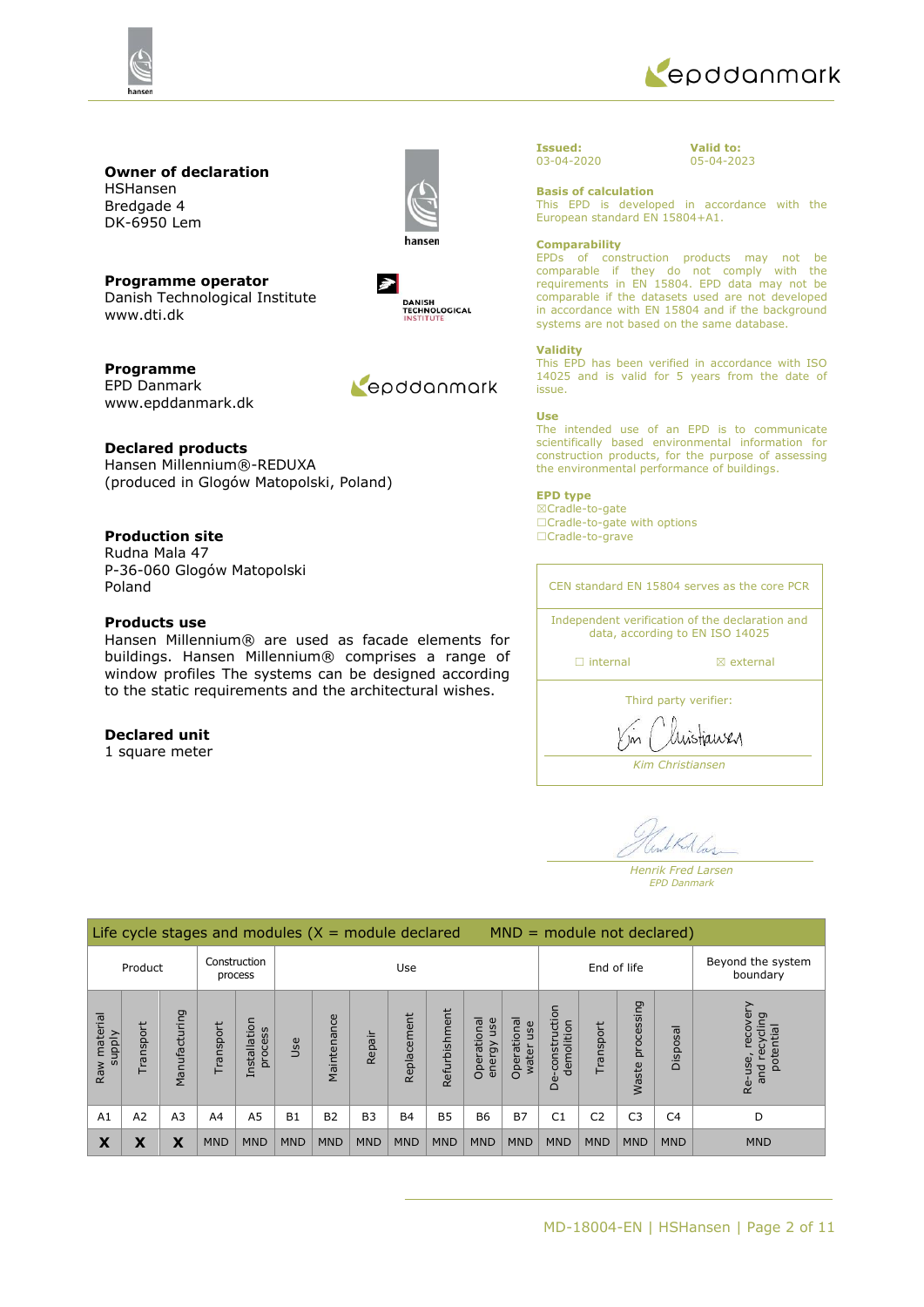



# Product information

**Product description** Facade element with Al-profiles based on "Hydro 4.0 Aluminium Extrusion Ingot" (REDUXA) covered by the EPD: NEPD-1840-468-EN. The main product components of the declared unit are shown in the table below. Specific recipes and some input materials (0-2 mass-%) are not shown in this table due to reasons of confidentiality.

| <b>Material</b>     | Weight-% of declared product |
|---------------------|------------------------------|
| Glass               | 83                           |
| Aluminium           |                              |
| Plastic             |                              |
| Steel               |                              |
| Packaging material* | kg per declared unit         |
| PE film             | 0,61                         |
| Pallets             | 2,8                          |

**Representativity** This declaration, including data collection and the modeled foreground system including results, represents the production of 1 square meter of Hansen Millennium®-REDUXA facade element (window element) at the production site located in Poland. Product specific data are based on average values collected in the period from 01.01.2016 to 31.12.2016. Background data are based only on GaBi and are less than 10 years oldThe consistency of the data used is therefore considered as high. Generally, the used background datasets are of high quality, and the majority of the datasets are only a couple of years old and therefore the requirements in EN15804 are meet.

**Dangerous substances** Hansen Millennium® facade system does not contain substances listed in the "Candidate List of Substances of Very High Concern for authorisation"

[\(http://echa.europa.eu/candidate-list-table\)](http://echa.europa.eu/candidate-list-table)

**Essential characteristics (CE)** The Hansen Millennium® facade system is covered by harmonised technical specification EN 14351-1. Declaration of performance according to EU regulation 305/2011 is available for the declared product.

> Further technical information can be obtained by contacting the manufacturer or on the manufacturers website:

[www.hsh.dk](http://www.hsh.dk/)

| <b>Reference Service Life</b> | No RSL is declared. This EPD is based on a cradle-to-gate assessment. |  |  |
|-------------------------------|-----------------------------------------------------------------------|--|--|
| (RSL)                         |                                                                       |  |  |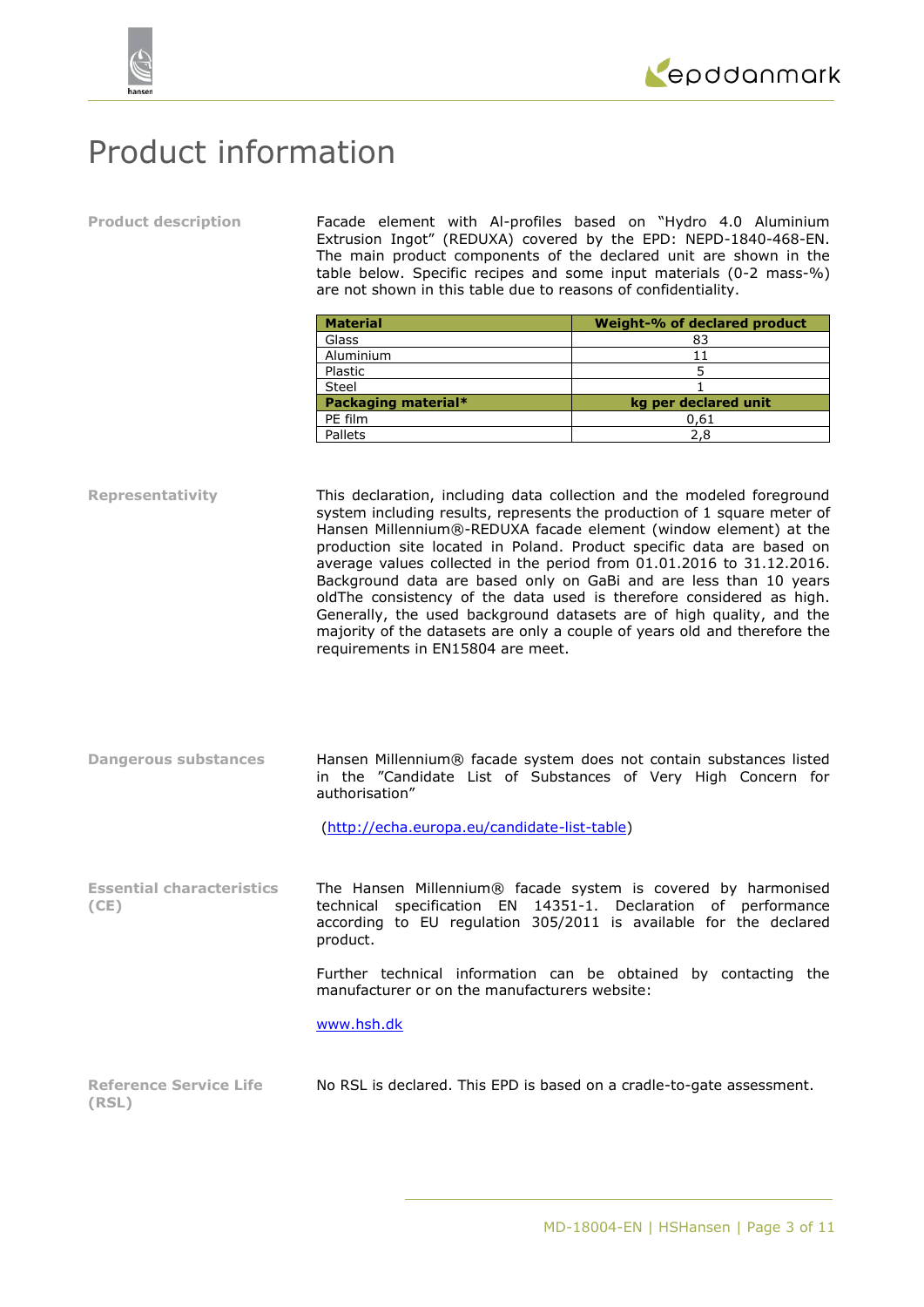



**Product illustrations**



Hansen Millennium®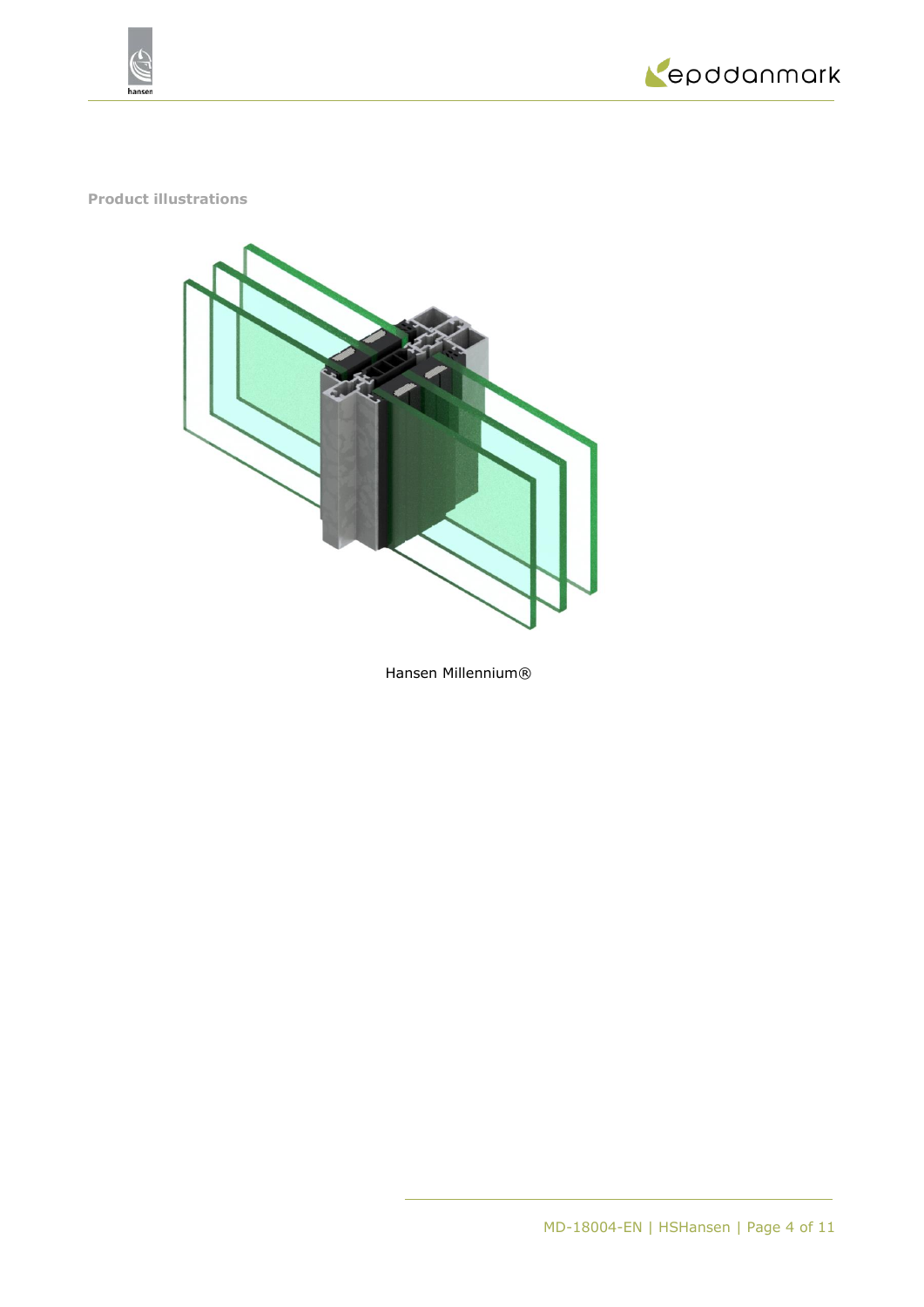



# LCA background

**Declared unit** The LCI and LCIA results in this EPD relates to 1 square meter of Hansen Millennium®-REDUXA facade element (window system) produced at the production site in Glogów Matopolski, Poland.

> The calculation of the declared unit is based on a standard sized window of 1,23m x 1,48 m according to the PCR for windows (prEN 17213:2018 (draft)).

| <b>Name</b>                            | <b>Value</b> | Unit              |
|----------------------------------------|--------------|-------------------|
| Declared unit                          |              | m <sup>2</sup>    |
| Conversion factor to 1 kg: Millennium® | 76.5         | ka/m <sup>2</sup> |

PCR This EPD is developed according to the PCR for windows (prEN 17213:2018) in combination with the core rules for the product category of construction products in EN 15804.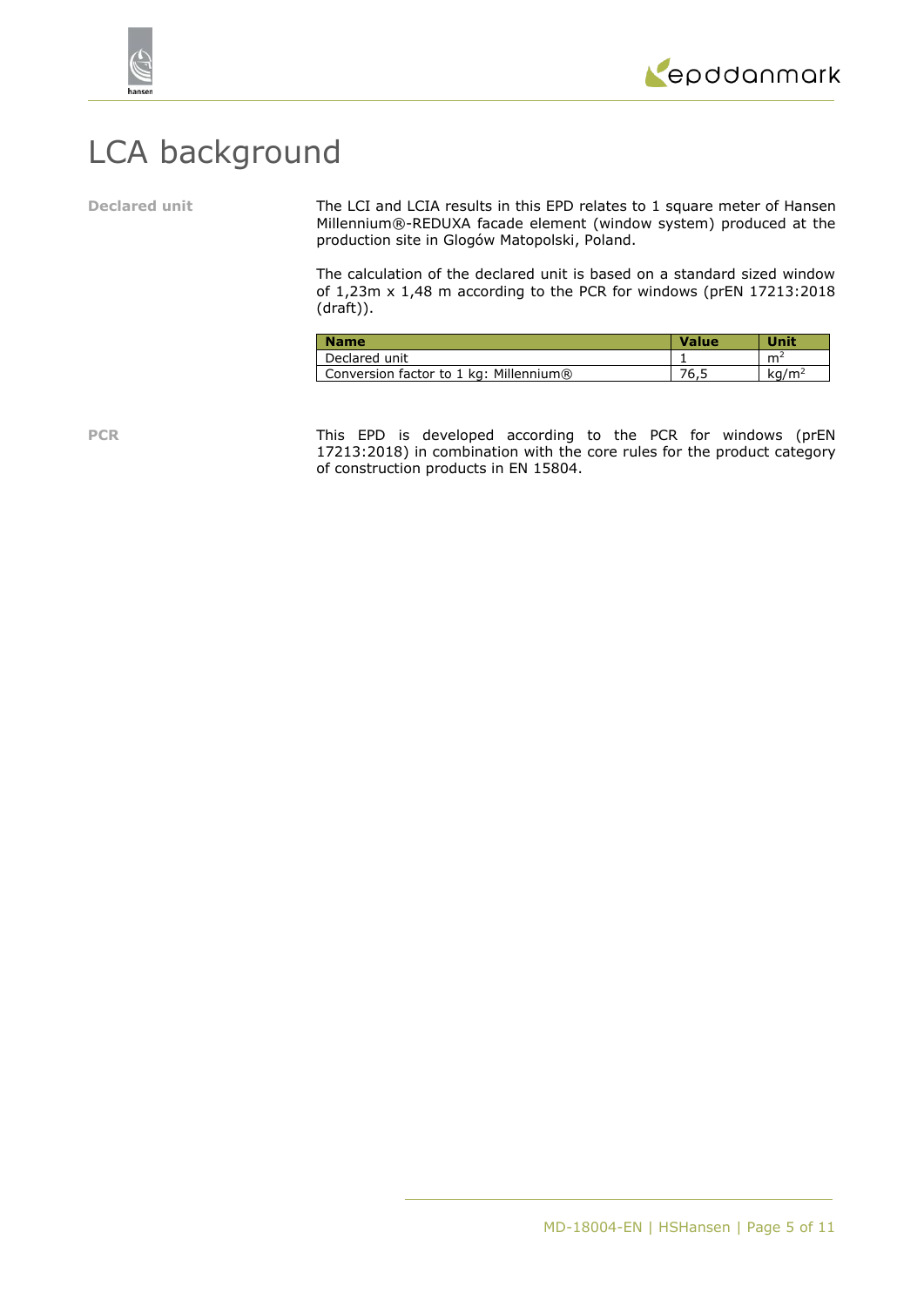



### **Flow diagram**



**System boundary** This EPD is based on a cradle-to-gate LCA, in which >99 weight-% has been accounted for.

> The general rules for the exclusion of inputs and outputs follows the requirements in EN 15804, 6.3.5, where the total of neglected input flows per module shall be a maximum of 5 % of energy usage and mass and 1 % of energy usage and mass for unit processes.

### **Product stage (A1-A3) includes**:

- A1 Extraction and processing of raw materials
- A2 Transport to the production site
- A3 Manufacturing processes

The product stage comprises the acquisition of all raw materials, products and energy, transport to the production site, packaging and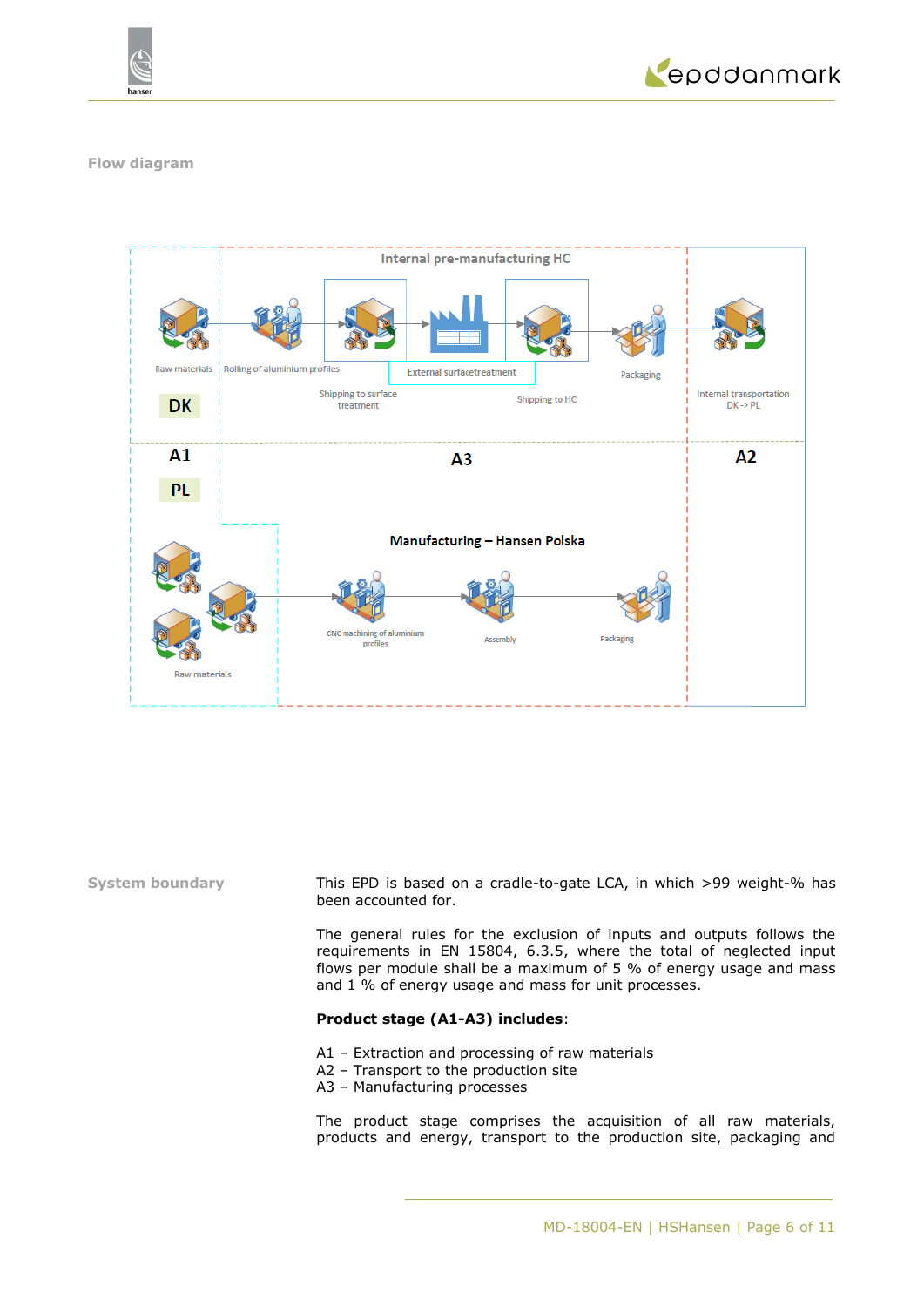

waste processing up to the "end-of-waste" state or final disposal. The LCA results are declared in aggregated form for the product stage, which means, that the sub-modules A1, A2 and A3 are declared as one module A1-A3.

The production process of the Hansen Millennium® facade element starts with rolling together the aluminium profiles with the thermal break. This happens at a production facility in Lem, Denmark (HC) either before or after surface treatment (anodizing or powder coating) of the aluminum profile. The profiles are then transported (1375 km) to the production facility in Glogów Matopolski, Poland (PL).

After this "internal" transport, the profiles are CNC machined into correct lengths, holes are drilled etc. and the frames are put together and mounted with triple glass and fittings for this window system.

The facade elements are now ready for quality control and packaging before leaving the production facility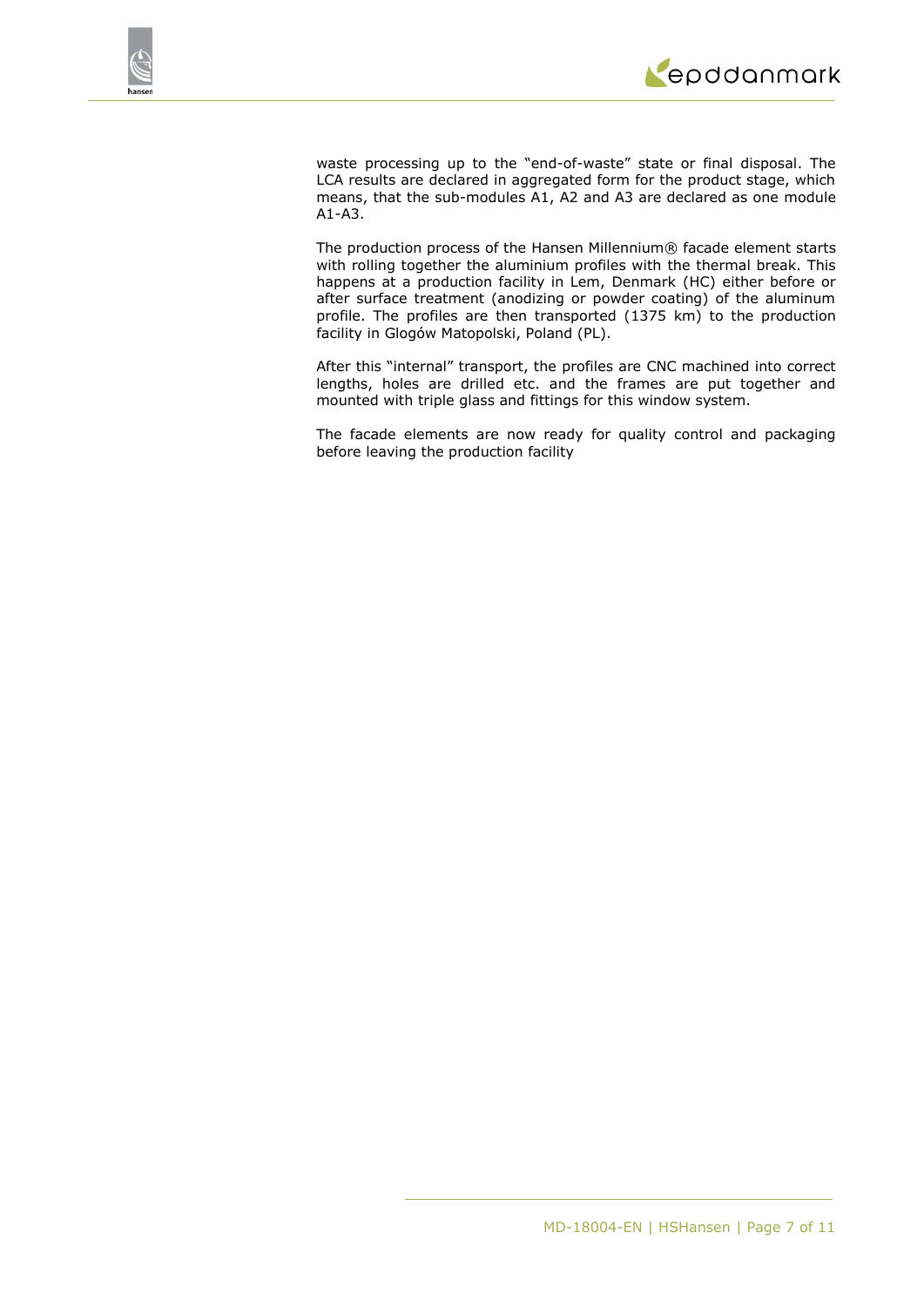



# LCA results

|                  |                                                                                                                                                                                                                                                                                                                             | <b>ENVIRONMENTAL IMPACTS PER SQUARE METER</b>              |  |  |  |  |
|------------------|-----------------------------------------------------------------------------------------------------------------------------------------------------------------------------------------------------------------------------------------------------------------------------------------------------------------------------|------------------------------------------------------------|--|--|--|--|
| <b>Parameter</b> | Unit                                                                                                                                                                                                                                                                                                                        | Millennium® (produced in Glogów Matopolski, Poland)-REDUXA |  |  |  |  |
|                  |                                                                                                                                                                                                                                                                                                                             | $A1-A3$                                                    |  |  |  |  |
| <b>GWP</b>       | [kg CO2-eq.]                                                                                                                                                                                                                                                                                                                | 2,18E+02                                                   |  |  |  |  |
| <b>ODP</b>       | [kg CFC11-eq.]                                                                                                                                                                                                                                                                                                              | 2,84E-06                                                   |  |  |  |  |
| AP               | [ $kg SO2-eq.$ ]                                                                                                                                                                                                                                                                                                            | 8,45E-01                                                   |  |  |  |  |
| EP               | [kg $PO43$ -eq.]                                                                                                                                                                                                                                                                                                            | 1,22E-01                                                   |  |  |  |  |
| <b>POCP</b>      | [kg ethene-eq.]                                                                                                                                                                                                                                                                                                             | 5,37E-02                                                   |  |  |  |  |
| <b>ADPE</b>      | [kg Sb-eg.]                                                                                                                                                                                                                                                                                                                 | 1,07E-03                                                   |  |  |  |  |
| <b>ADPF</b>      | [MJ]                                                                                                                                                                                                                                                                                                                        | $2.68E + 03$                                               |  |  |  |  |
| Caption          | $GWP = Global$ warming potential; ODP = Ozone depletion potential; AP = Acidification potential of soil and water; EP = Eutrophication<br>potential; POCP = Photochemical ozone creation potential; ADPE = Abiotic depletion potential for non fossil resources; ADPF = Abiotic<br>depletion potential for fossil resources |                                                            |  |  |  |  |

|              |                                                                                                                                                                                                                                                                                                                                                                                                                                                                                                                                                                                                                                                         | <b>RESOURCE USE PER SQUARE METER</b>                       |  |  |  |  |  |
|--------------|---------------------------------------------------------------------------------------------------------------------------------------------------------------------------------------------------------------------------------------------------------------------------------------------------------------------------------------------------------------------------------------------------------------------------------------------------------------------------------------------------------------------------------------------------------------------------------------------------------------------------------------------------------|------------------------------------------------------------|--|--|--|--|--|
| Parameter    | <b>Unit</b>                                                                                                                                                                                                                                                                                                                                                                                                                                                                                                                                                                                                                                             | Millennium® (produced in Glogów Matopolski, Poland)-REDUXA |  |  |  |  |  |
|              |                                                                                                                                                                                                                                                                                                                                                                                                                                                                                                                                                                                                                                                         | $A1-A3$                                                    |  |  |  |  |  |
| PERE         | [MJ]                                                                                                                                                                                                                                                                                                                                                                                                                                                                                                                                                                                                                                                    | 7,50E+02                                                   |  |  |  |  |  |
| PERM*        | [MJ]                                                                                                                                                                                                                                                                                                                                                                                                                                                                                                                                                                                                                                                    | $5,21E+01$                                                 |  |  |  |  |  |
| <b>PERT</b>  | [MJ]                                                                                                                                                                                                                                                                                                                                                                                                                                                                                                                                                                                                                                                    | 8,02E+02                                                   |  |  |  |  |  |
| <b>PENRE</b> | [MJ]                                                                                                                                                                                                                                                                                                                                                                                                                                                                                                                                                                                                                                                    | $2,81E+03$                                                 |  |  |  |  |  |
| PENRM**      | [MJ]                                                                                                                                                                                                                                                                                                                                                                                                                                                                                                                                                                                                                                                    | 1,17E+02                                                   |  |  |  |  |  |
| <b>PENRT</b> | [MJ]                                                                                                                                                                                                                                                                                                                                                                                                                                                                                                                                                                                                                                                    | 2,93E+03                                                   |  |  |  |  |  |
| SM           | [kg]                                                                                                                                                                                                                                                                                                                                                                                                                                                                                                                                                                                                                                                    |                                                            |  |  |  |  |  |
| <b>RSF</b>   | [MJ]                                                                                                                                                                                                                                                                                                                                                                                                                                                                                                                                                                                                                                                    | 2.40E-15                                                   |  |  |  |  |  |
| <b>NRSF</b>  | [MJ]                                                                                                                                                                                                                                                                                                                                                                                                                                                                                                                                                                                                                                                    | 2,82E-14                                                   |  |  |  |  |  |
| <b>FW</b>    | $\mathsf{[m^3]}$                                                                                                                                                                                                                                                                                                                                                                                                                                                                                                                                                                                                                                        | 2,34E+00                                                   |  |  |  |  |  |
| Caption      | PERE = Use of renewable primary energy excluding renewable primary energy resources used as raw materials; PERM = Use of<br>renewable primary energy resources used as raw materials; PERT = Total use of renewable primary energy resources; PENRE =<br>Use of non renewable primary energy excluding non renewable primary energy resources used as raw materials; PENRM = Use of<br>non renewable primary energy resources used as raw materials; PENRT = Total use of non renewable primary energy resources; SM<br>$=$ Use of secondary material; RSF = Use of renewable secondary fuels; NRSF = Use of non renewable secondary fuels; FW = Use of |                                                            |  |  |  |  |  |

net fresh water \* *Contribution from packaging material per product type: All \*\* Contribution from packaging material per product type: 3,48E+01 MJ*

|                  |                                                                                                                                                                                                                                                                               | <b>OUTPUT FLOWS AND WASTE CATEGORIES PER SQUARE METER</b>  |  |  |  |
|------------------|-------------------------------------------------------------------------------------------------------------------------------------------------------------------------------------------------------------------------------------------------------------------------------|------------------------------------------------------------|--|--|--|
| <b>Parameter</b> | Unit                                                                                                                                                                                                                                                                          | Millennium® (produced in Glogów Matopolski, Poland)-REDUXA |  |  |  |
|                  |                                                                                                                                                                                                                                                                               | $A1-A3$                                                    |  |  |  |
| <b>HWD</b>       | [kg]                                                                                                                                                                                                                                                                          | 2,37E-01                                                   |  |  |  |
| <b>NHWD</b>      | [kg]                                                                                                                                                                                                                                                                          | $1,12E+01$                                                 |  |  |  |
| <b>RWD</b>       | [kg]                                                                                                                                                                                                                                                                          | 1,28E-03                                                   |  |  |  |
| <b>CRU</b>       | [kg]                                                                                                                                                                                                                                                                          |                                                            |  |  |  |
| <b>MFR</b>       | [kg]                                                                                                                                                                                                                                                                          |                                                            |  |  |  |
| <b>MER</b>       | [kg]                                                                                                                                                                                                                                                                          |                                                            |  |  |  |
| EEE              | [MJ]                                                                                                                                                                                                                                                                          |                                                            |  |  |  |
| <b>EET</b>       | [MJ]                                                                                                                                                                                                                                                                          |                                                            |  |  |  |
| Caption          | HWD = Hazardous waste disposed; NHWD = Non hazardous waste disposed; RWD = Radioactive waste disposed; CRU =<br>Components for re-use; MFR = Materials for recycling; MER = Materials for energy recovery; EEE = Exported electrical energy; EET<br>= Exported thermal energy |                                                            |  |  |  |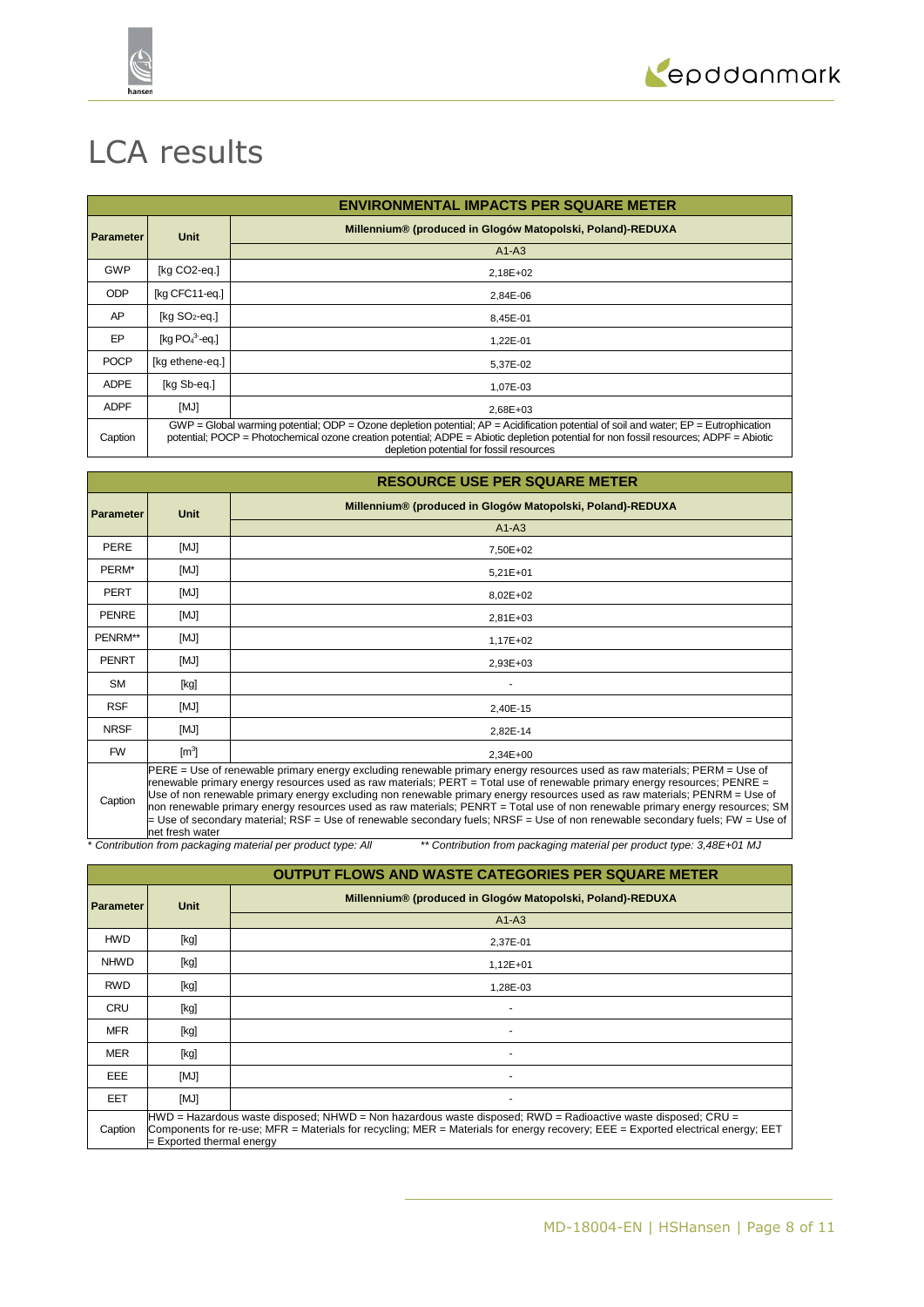



# Additional information

**Indoor air** *The EPD does not give information on release of dangerous substances to indoor air because the horizontal standards on measurement of release of regulated dangerous substances from construction products using harmonised test methods according to the provisions of the respective technical committees for European product standards are not available.*

**Soil and water** *The EPD does not give information on release of dangerous substances to soil and water because the horizontal standards on measurement of release of regulated dangerous substances from construction products using harmonised test methods according to the provisions of the respective technical committees for European product standards are not available.*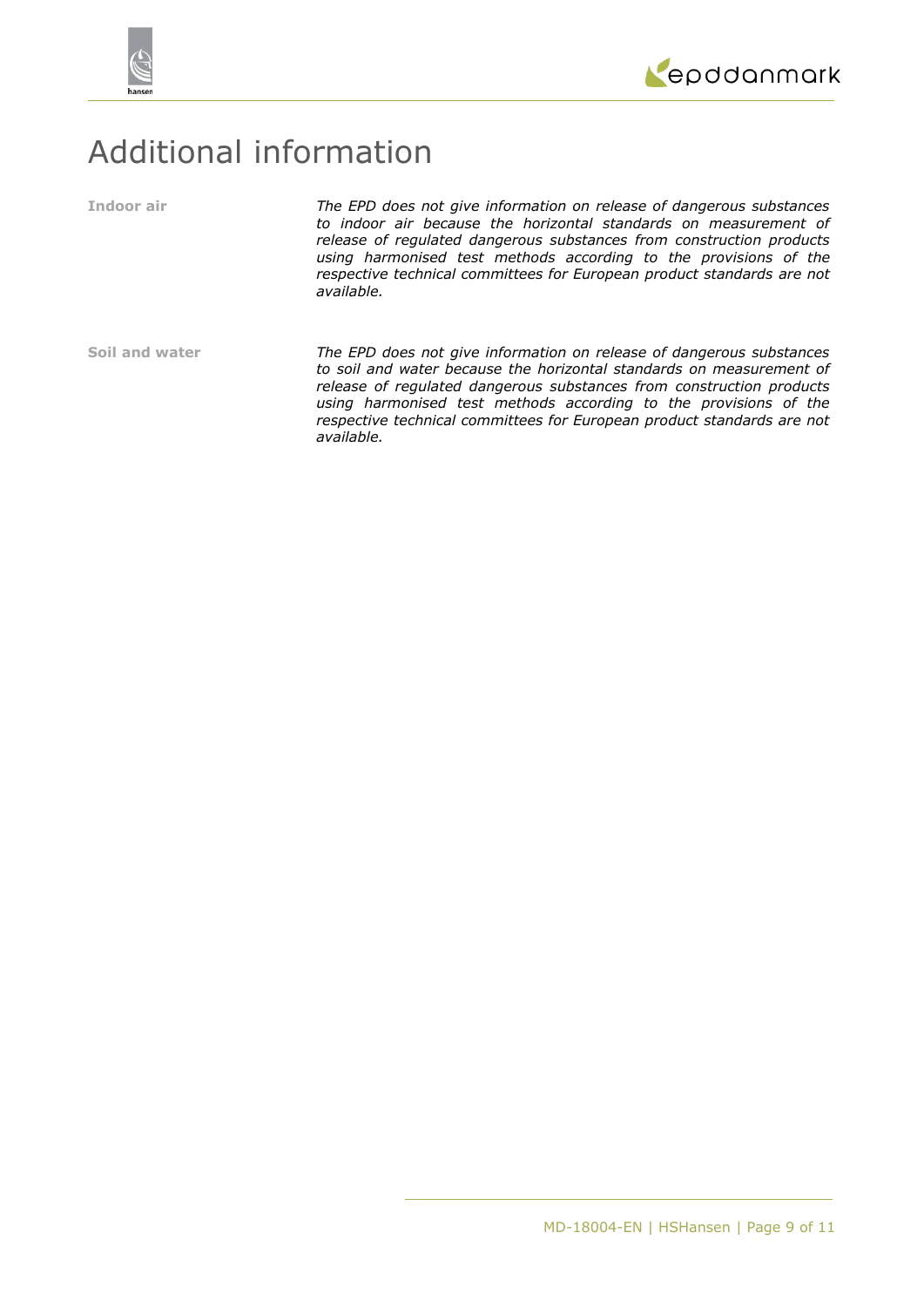



# References

| <b>Publisher</b>               | epddanmark<br>http://www.epddanmark.dk                                                                                      |
|--------------------------------|-----------------------------------------------------------------------------------------------------------------------------|
| Programme operator             | Danish Technological Institute<br>Buildings & Environment<br>Gregersensvej<br>DK-2630 Taastrup<br>http://www.teknologisk.dk |
| <b>LCA-practitioner</b>        | Danish Technological Institute<br>Buildings & Environment<br>Gregersensvej<br>DK-2630 Taastrup<br>http://www.teknologisk.dk |
| LCA software /background data  | Thinkstep GaBi 9.2 2019 incl. databases (8.7)<br>http://www.gabi-software.com<br>http://www.ecoinvent.org                   |
| 3 <sup>rd</sup> party verifier | Kim Christiansen – kimconsult.dk                                                                                            |

# **General programme instructions**

Version 1.9 www.epddanmark.dk

# **EN 15804**

DS/EN 15804 + A1:2013 - "Sustainability of construction works – Environmental product declarations – Core rules for the product category of construction products"

# **prEN 17213:2018**

Windows and doors – Environmental Product Declarations – Product category rules for windows and pedestrian doorsets [DRAFT]

# **EN 15942**

DS/EN 15942:2011 - " Sustainability of construction works - Environmental product declarations -Communication format business-to-business"

# **ISO 14025**

DS/EN ISO 14025:2010 – " Environmental labels and declarations – Type III environmental declarations – Principles and procedures"

# **ISO 14040**

DS/EN ISO 14040:2008 – " Environmental management – Life cycle assessment – Principles and framework"